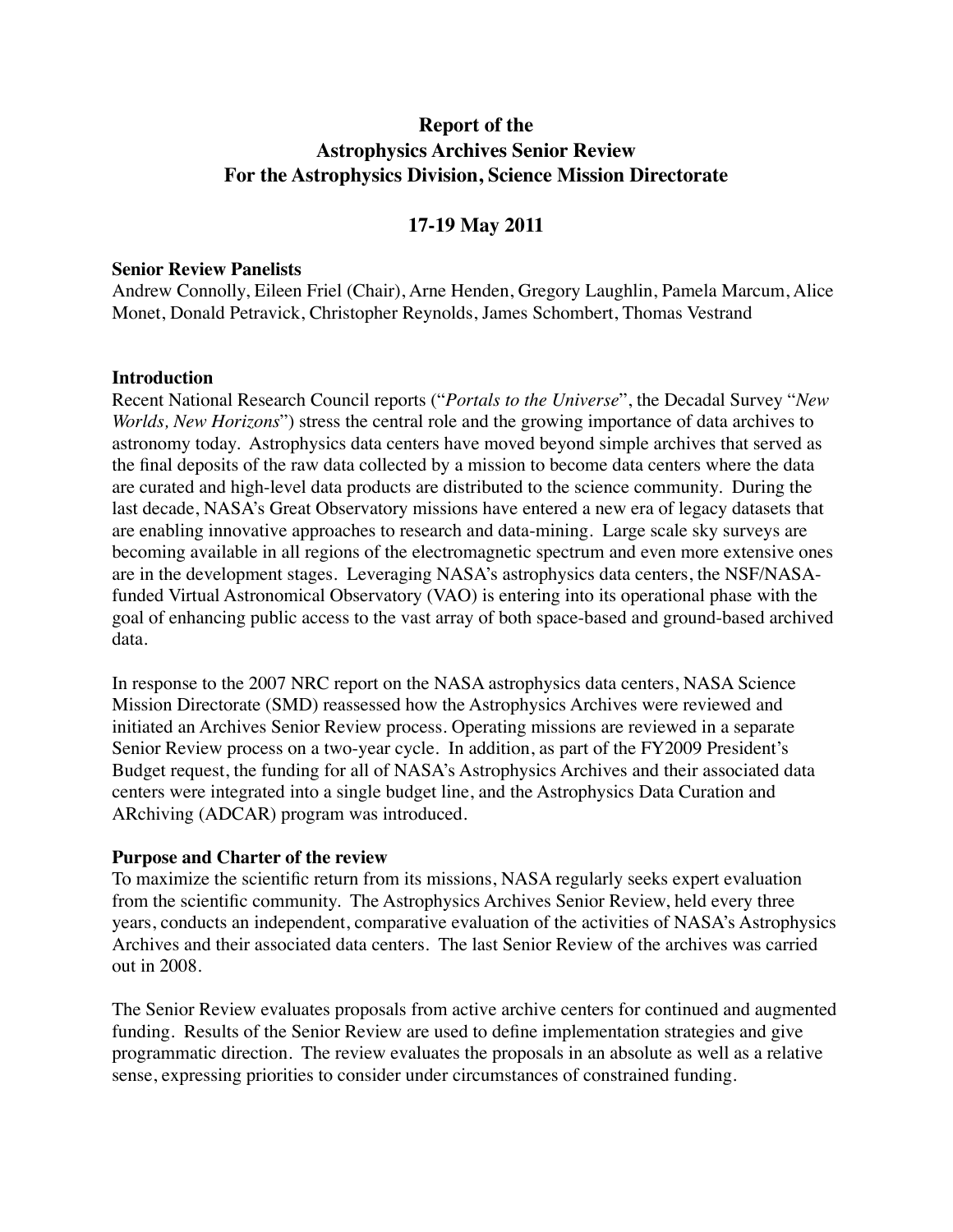NASA has directed the Senior Review to carry out the following:

- *1) In the context of the science goals, objectives, and research focus areas described in the Science Mission Directorate's Science and Strategic Plans, rank the scientific merit on a "science per dollar" basis – based upon the expected returns from the various archives and their associated data centers reviewed during the three-year period from FY12 through FY14.*
- *2) Assess the cost efficiency, technology development and dissemination, data collection, and archiving and distribution, as secondary evaluation criteria, after science merit/ usefulness.*
- *3) Based on (1) and (2), provide findings to assist with an implementation strategy for Astrophysics Division data curation and archiving for the period FY12 - FY14, including an appropriate mix of:*
	- *• continuation of projects as currently baselined,*
	- *• continuation of projects with either enhancements or reductions to the current baseline;*
	- *• consolidation of projects and activities to enhance efficient management of limited budgetary resources.*
- *4) Make similar preliminary assessments for 2015 and 2016.*

The final report is provided to Dr. Jon Morse, Director, Astrophysics Division, Science Mission Directorate, NASA Headquarters.

The Senior Review evaluated the scientific productivity, technical status, data dissemination, future plans and budget of the six active archive and data centers in the ADCAR program:

- The High Energy Astrophysics Science Archive Research Center (HEASARC) at NASA Goddard Space Flight Center
- The Multi-Mission Archive (MAST) at Space Telescope Science Institute
- The NASA Astrophysics Data System (ADS) at the Smithsonian Astrophysical Observatory
- The NASA/Infrared Processing and Analysis Center (IPAC) archives/centers :
	- o The Extragalactic Database (NED)
	- o The Infrared Science Archive (IRSA)
	- o The NASA Star and Exoplanet Database (NStED)

# **Review Procedure**

Each of the archive centers above was instructed by NASA to prepare proposals for continued and augmented funding for the period FY2012-2016 and given guidelines for proposal content and budget presentation. Each proposal described the centers' current status, including its holdings, services and tools provided, metrics on usage, scientific contributions, and relation to NASA strategic goals, objectives and research focus as articulated in the 2010 NASA Science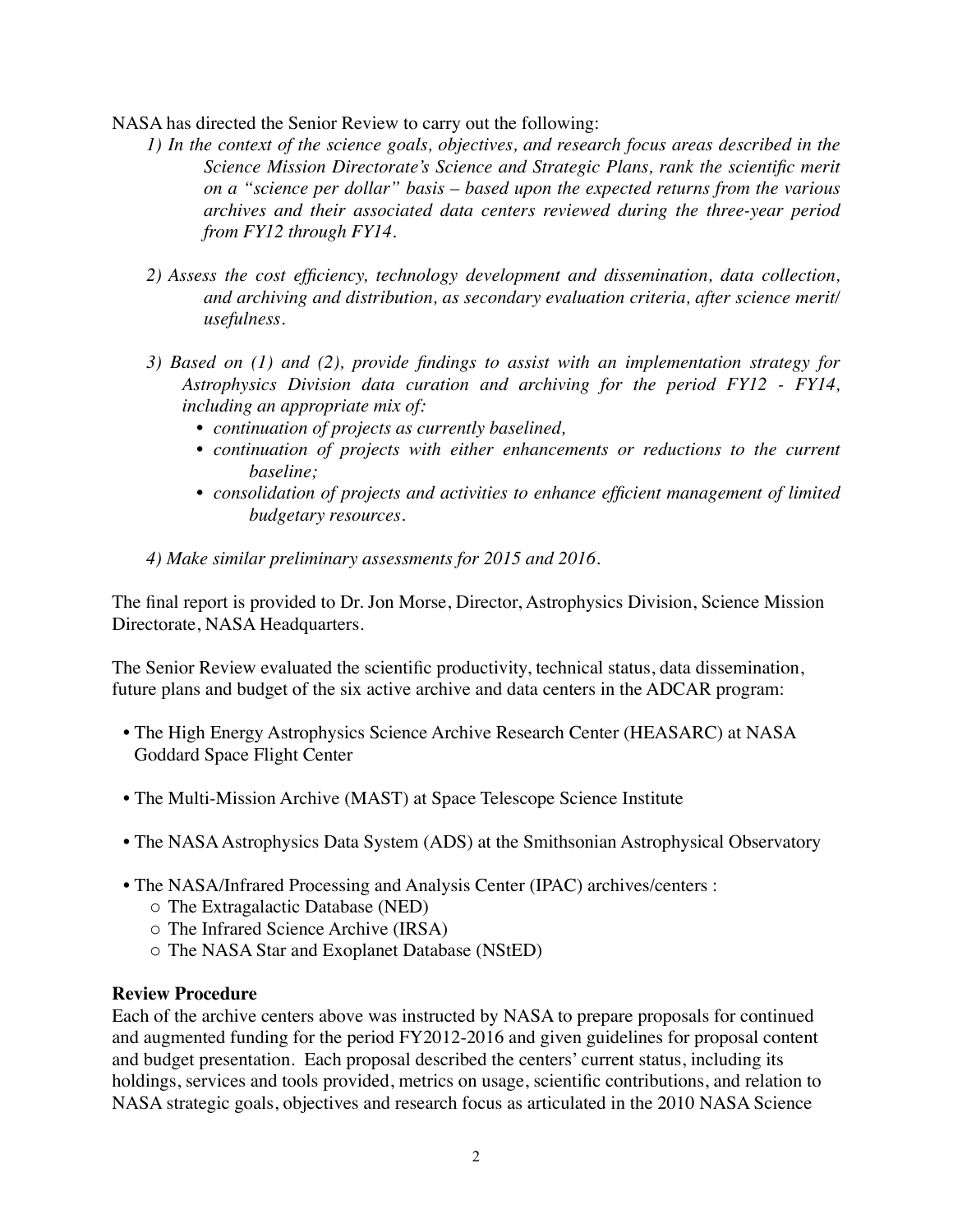Plan. Proposals also presented descriptions of current projects and activities, as well as plans or possibilities for future development over the next 5 years. Budgets and FTE requirements were presented for both in-guide and over-guide budget requests.

The review was held 17-19 May 2011 in Arlington, VA. The review began with an overview by Dr. Jon Morse, Director of the Astrophysics Division, outlining the current Astrophysics Division portfolio and budget, and highlighting recent changes in the status of NASA missions relevant to the Astrophysics Archives activities. Dr. Thierry Lanz, Program Executive for the ADCAR Program, followed with an in-depth review of the charge to the Senior Review, a discussion of the ADCAR budget, a brief review of the highlights of the proposals under review, and some clarifying information on the ongoing joint NSF/NASA Virtual Astronomical Observatory activities of relevance to the Astrophysics Archives.

Each of the archival centers gave presentations to the Senior Review panel over the first two days of the meeting. Each center was represented by 3-4 people who met for a 90-minute period scheduled with the panel. Prepared presentations were given which addressed the highlights of each proposal, provided updates since the proposal submission when appropriate, and responded to several questions the Senior Review panel had requested of all centers following an initial organizational telecon two weeks prior to the face-to-face meeting. During this period, there was time for questions and discussion with the center personnel. The Senior Review panel wishes to thank all center staff for their cooperation both in preparing very informative presentations and for their responsiveness during the discussion.

Following each presentation, the Senior Review panel met in a brief executive session (including NASA personnel), to discuss the presentation and identify any further questions it wished to ask of the center personnel. In several cases, the panel asked to talk again briefly with center staff to clarify points or to ask additional questions.

Following the presentations from all centers on the second day of the meeting, the Senior Review panel discussed each of the proposals in turn, identifying both its strengths and weaknesses, and reviewing its over-guide budget requests. At the end of the day, a preliminary scoring was made. On the final day of the meeting, a final ranking was adopted and a set of recommendations was made, including priorities on over-guide requests.

The panel also discussed a number of issues that were applicable to all of the archive centers. Those of note are called out below.

Throughout the meeting, NASA officials were helpful in providing background information and guidance on the process of the review and were very responsive to questions from the panel.

# **Outcome of the Review**

The final ranking of the six centers took into consideration all the criteria established in the charge to the Senior Review, in both an absolute and relative sense. The panel found the first three centers (ADS, HEASARC, MAST) to be at essentially the same, excellent level of performance and merit, so ranked them identically. These were very strong proposals that fully responded to the Senior Review Call, and contained no major weaknesses. The next two centers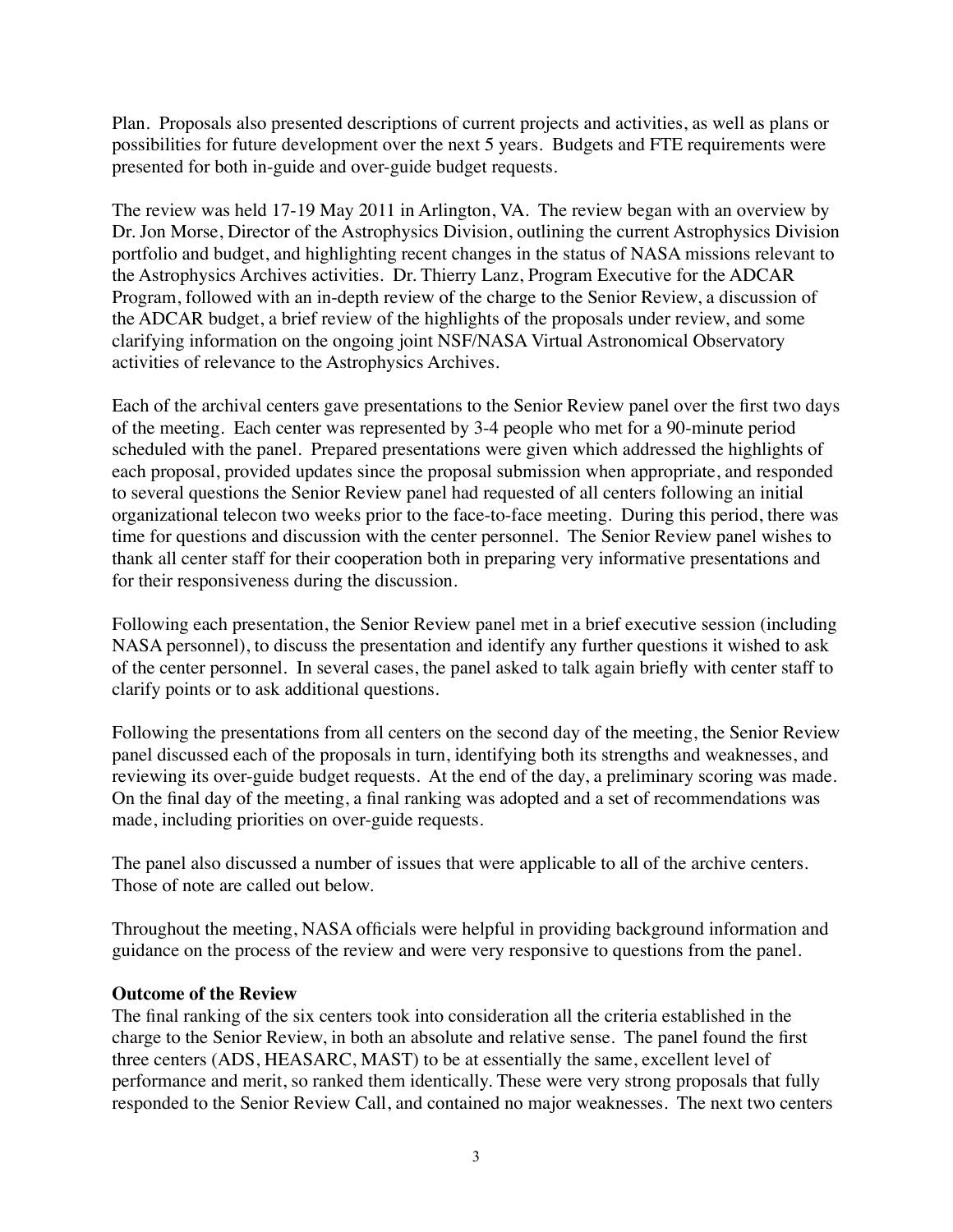(IRSA and NED) were performing very well but the panel identified some weaknesses in their proposals that led them to rank them slightly lower, but found little distinction between the two in overall level. Finally, the last of the centers, NStED, was found by the panel to be substantially weaker than the others; the proposal contained serious flaws. Our evaluations and recommendations for the individual centers follow in individual sections below, in the order of their appearance in the table below.

| <b>Archive center</b> | Ranking          |
|-----------------------|------------------|
| <b>ADS</b>            | Excellent        |
| <b>HEASARC</b>        | <b>Excellent</b> |
| <b>MAST</b>           | <b>Excellent</b> |
| <b>IRSA</b>           | <b>Very Good</b> |
| <b>NED</b>            | Very Good        |
| <b>NStED</b>          | Fair             |

The panel also discussed a number of overarching issues of relevance to all of the centers.

- The panel appreciates the established, although at times complex, processes by which decisions are made about the long-term disposition of archival data sets. However, the panel noted that these decisions have led at times to having archives located at one center, while expertise and/or programmatic focus resides at another. These situations, some of which are called out in the individual center evaluations, may present a confusing set of alternatives for the user, and more importantly, have the potential to limit the effective and optimal use of the archives. Recognizing that these institutional arrangements are often there for good reasons, the panel nevertheless urges NASA to keep foremost in their consideration the ultimate needs of the user in making these decisions in the future. Both NASA and the scientific community are best served by a system of archival holdings that actively facilitates the opportunity to do science and does not create impediments to the effective, creative, and maximal use of its data holdings. Identifying, clarifying, and advertising each center's specialization, and establishing guidelines in Calls for Proposals for new missions that recommends the proposer use the archival center appropriate to the nature of the proposed data, might be one strategy that would insure that a mission's data is archived where it will be optimally maintained and disseminated, rather than leaving the question of data archiving entirely up to the proposer of the new mission project.
- The archival centers currently rely on user interfaces that focus on individual, human interactions. We are, however, entering an era of machine-to-machine and robotic communications, which are necessitated by the vast amount of information in datasets and databases. These forms of communication come with an array of complex issues. The panel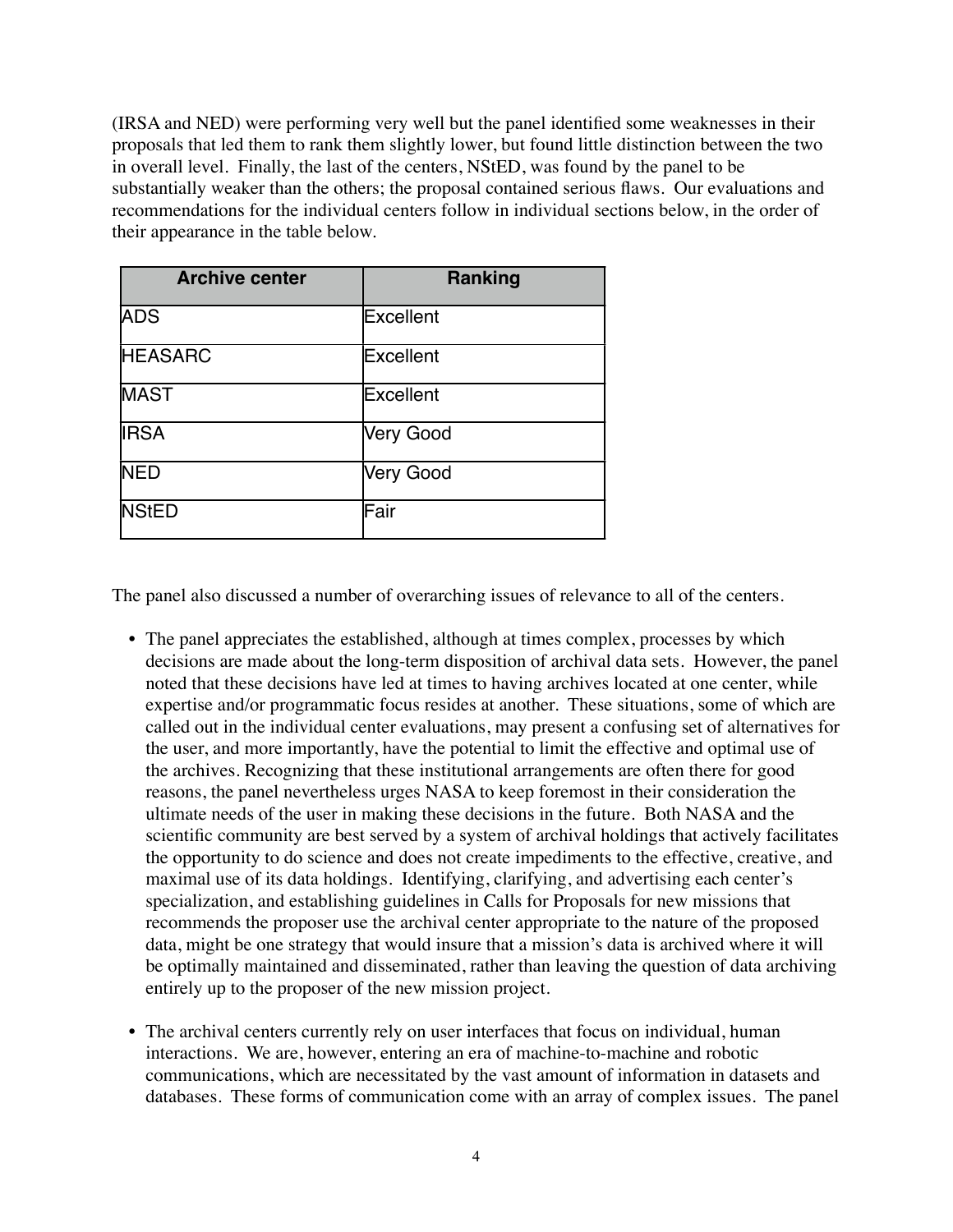recommends that all the centers carefully consider how they could benefit by taking advantage of these new modes of robotic communication and how to incorporate them in their future planning.

- The panel was pleased to see the attention all data centers gave to the adoption and use of Virtual Observatory (VO) protocols and standards, issues of interoperability and their modes of engagement with the VAO effort. It was clear to the panel that the NASA data centers, the VAO, and ultimately the scientific community, stand to benefit enormously by the full incorporation of standards and effective coordination of efforts. While the panel was glad to see evidence of improved mechanisms for communication between the NASA centers and the VAO, as the VAO establishes itself and responsibilities become better defined, the panel felt there was ample room for further development. The panel urges all the centers, the VAO, and NASA (and NSF) to work toward continued clarification and definition of the interfaces, relative roles, and responsibilities that aim at a full integration of efforts. These activities should be a high priority for the archival centers and the necessary resources from their core budgets should be directed toward VO-compatibility and interoperability.
- The panel saw some extremely effective instances of collaboration between individual archival centers, several of which are called out in the reports on the centers that follow. These examples demonstrate the importance of sharing expertise, experience, development efforts, and even established tools and services. These collaborations are cost-effective, efficient, and benefit the user in promoting familiar interfaces and capabilities across different archive centers. The panel felt, however, that this was an area that deserved continued attention and effort by both NASA HQ and the centers. Even while recognizing that there is, in certain circumstances, reason for multiple approaches to a given problem, the panel was concerned that there was still potential for unnecessary duplicative effort, and that opportunities for mutual benefit were being missed. The panel urges the centers to continue looking for methods to promote communication between centers, beyond the useful activities of the ADEC, and urges NASA HQ to provide the necessary oversight to ensure that the centers work effectively and collaboratively.
- Each of the archival centers demonstrated a strong connection to their user communities, with mechanisms that are tailored appropriately to their users and respective community needs. We saw evidence that the centers are responsive to their communities, rely on their advice and turn to them frequently for input both on existing and on potential future services. There is enthusiastic and widespread support for most of the center activities among the user communities, and increasing community reliance on the data and bibliographic resources they provide as judged by publication and citation rates based on archival data. The panel was also impressed with how center management handles the dayto-day and short-term balancing and prioritization needed to maintain their effectiveness, particularly under the sometimes uncertain and changing circumstances during mission lifetimes and within strict budgetary and resource constraints.

The panel noted, however, much less thought being given to the development of a vision and long term goals that would enable strategic planning within the decision-making process. We feel it is important for NASA and all the centers to undertake longer-term, strategic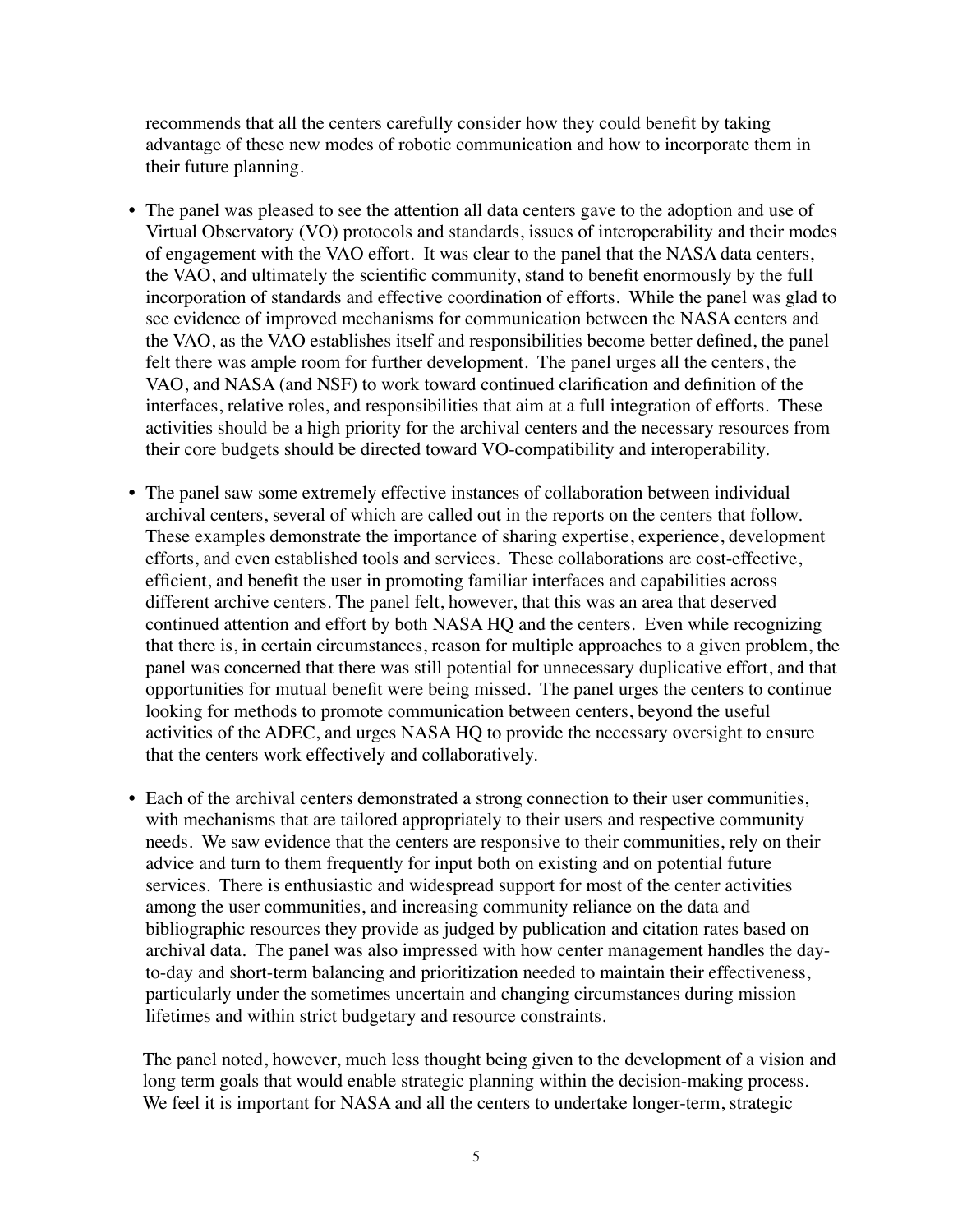planning that will provide a coordinated, coherent vision for the 10-15 year horizon. In spite of the challenges and uncertainties inherent in considerations of the future, including rapidly changing technologies and variable funding profiles, it is nevertheless important that the centers have a vision of their future and longer term goals that can help guide the critical decisions of where to place development efforts, make strategic resource allocation, and position themselves for the future. We thus recommend that NASA, in conjunction with the archival centers, and with input from the community, undertake long-term planning across the centers within the ADCAR portfolio. We note that this effort will have the benefit of facilitating and increasing coordination among the centers, addressing some of the concerns raised above.

# **Individual Reports for each Center**

### **SAO/NASA Astrophysics Data System (ADS) (Rank: t-1)**

The NASA Astrophysics Data System (ADS) provides free access to articles and preprints from an extensive range of astronomy and physics journals and other sources, and is publically available to a U.S. and international community which makes extensive use of this facility. The heart of this archive is a search engine that identifies publications on any astronomical subject and provides links to abstracts and articles, as well as related information such as number of citations for a particular article, and links to published datasets. The user interface provides for customization through the myADS portal, which can be set up to provide weekly notices on articles satisfying a set of individually programmed criteria.

#### Relevancy:

Given that the ADS focus is not one of archiving and distributing NASA mission data, this archive is in somewhat of a different category compared to the other NASA data archives that were also evaluated in this review. Nevertheless, the NASA relevancy of the ADS archive comes from its inherent ability to enable science that is closely aligned to NASA SMD's Science and Strategic plans. The ADS provides important information that contributes to all stages of scientific inquiry, beginning with the preparation of proposals that lead to data acquisition and/or analysis in support of NASA-related science investigations and ending with the final publication and dissemination of results.

#### Science strengths:

The ADS serves as an effective tool that enables science by streamlining the process of acquiring relevant information from the literature. The proposal presented several measures by which the ADS services have facilitated astronomical research and demonstrated that its impact and usage continues to grow.

The ADS team has done an exceptional job in responding to the criticisms of the previous Senior Review. A completely revamped user interface, with improved search capabilities, appears to have addressed one of the major concerns from the previous review regarding separating the "wheat from the chaff" in search results. The interface has been greatly simplified, such that both complicated or very simple search inquiries can be accommodated with a straightforward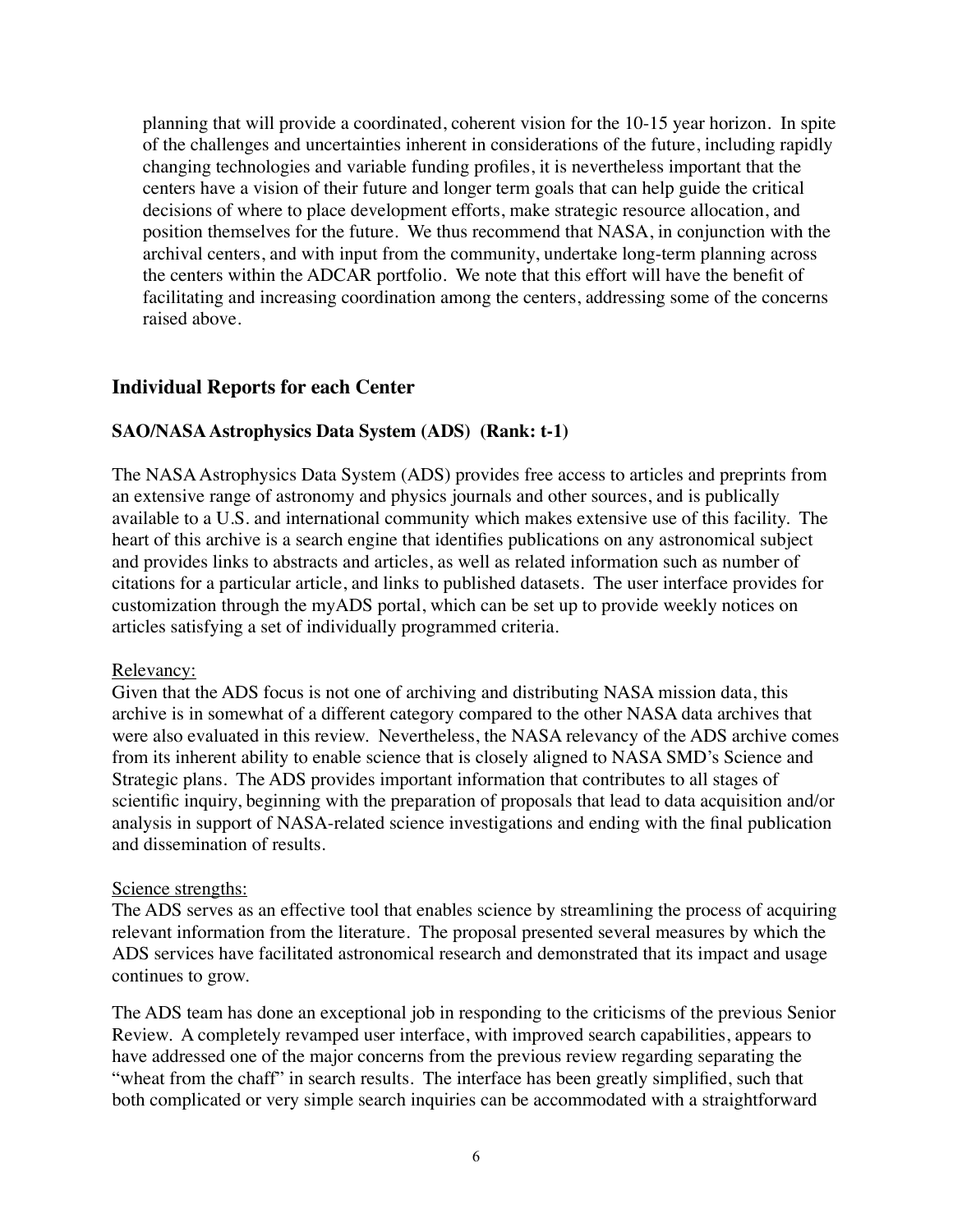and easy-to-use format within the new ADS Labs environment. The new name-resolver that enables robust distinction between authors having similar names is a significant improvement, as is the new support for author names in native languages. The plan to do full-text searches within all of the archival holdings is also a considerable enhancement.

The responsiveness of the ADS to the community is commendable: the ADS team has formulated their new design around inputs they have received through emailed criticisms and requests from the community, tracked metrics derived from actual community usage of the ADS website, and by maintaining a presence at AAS meetings. This new interface is to be launched at the summer 2011 AAS Meeting.

The team has recognized the need for long-term strategic planning, and is encouraged to initiate the development of a 10-year plan that addresses, among other factors, sustainability of in-house expertise on the staff and maintaining a competitive edge in a rapidly-evolving world of electronic information and new methods of media distribution.

### Proposal weaknesses:

Some of the new tools being made available with the ADS upgrade, such as the graphic that illustrates hierarchical relationships between papers or authors, received mixed reactions from the review panel. The ADS team is encouraged to track usage of these additional tools and consider removing or revising those which do not appear to be contributing in a useful manner. For example, some panel members found the graphic showing hierarchical relationships between authors and journal articles to be quite busy, but recognizes that it holds the promise of conveying useful information if adequate filters or other ways to "drill down" into the graphic, to eliminate undesirable clutter, could be applied.

# **Overall assessment and recommendations:**

The new ADS interface and functionality is a significant improvement to the old system, and should be able to meet the standards and expectations of the most web-savvy end-user for at least the next five years. The obviously strong relationship that the ADS team has established with the user community is commendable; the panel encourages the ADS to continue to allow user feedback to help shape and direct the ADS design in the future, particularly with regards to the new tools being made available in this Summer 2011 release. The panel recommends that NASA continue to fund the ADS at the full in-guide budget.

# **The High Energy Astrophysics Science Archive Research Center (HEASARC) (Rank: t-1)**

HEASARC (High Energy Astrophysics Archive Research Center) is the original multi-mission science archive for NASA, and has developed into the dominant provider of archival data and data analysis tools for the high-energy astrophysics community. HEASARC continues to be extremely effective at supporting the high-energy astrophysics user community, and continues to work with missions currently in formulation to ensure a smooth data archiving and distribution pipeline.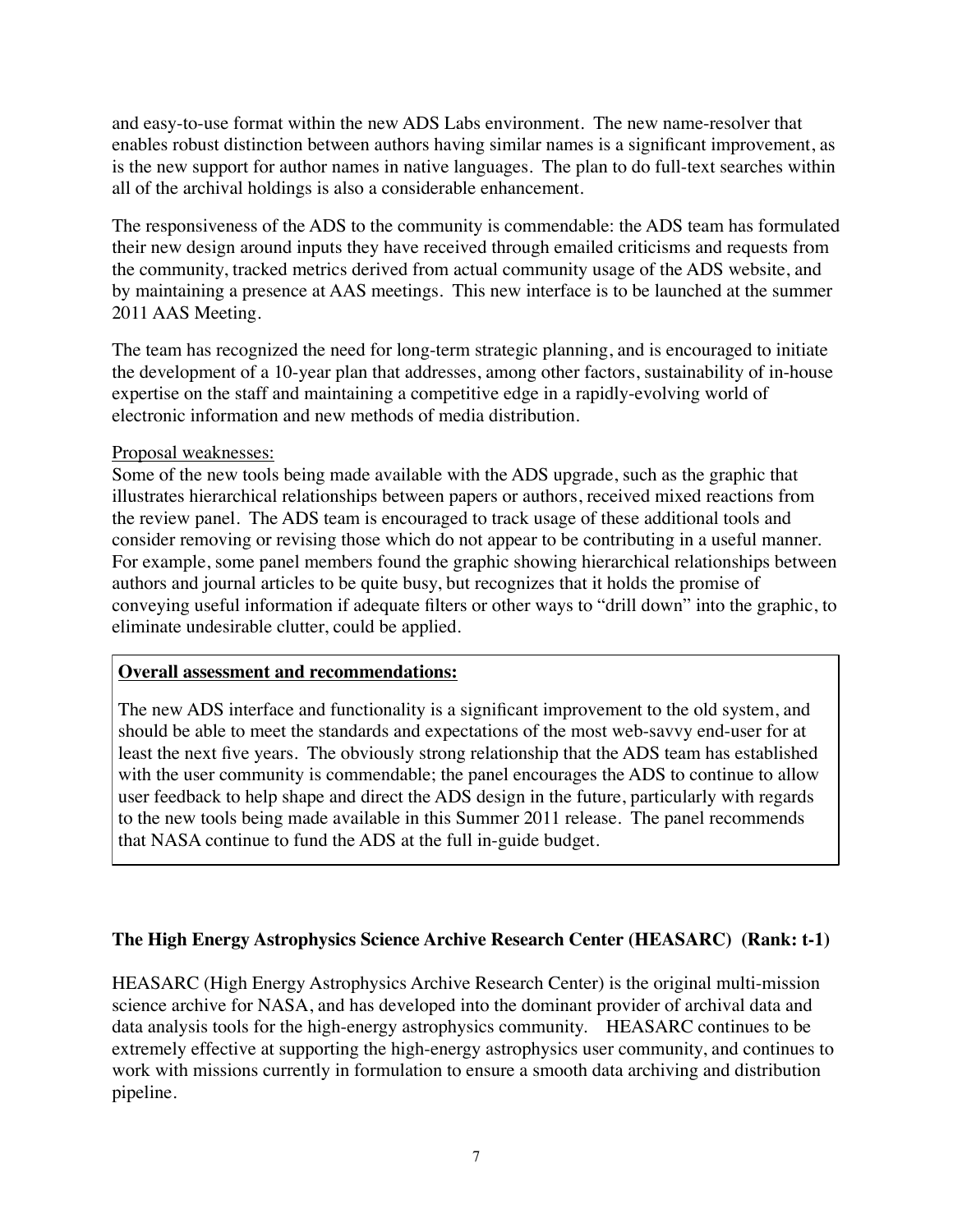LAMBDA (Legacy Archive for Microwave Background Data Analysis) serves as the archival data center for NASA's Cosmic Microwave Background (CMB) missions COBE and WMAP and is planning to ingest ground-based and sub-orbital CMB data. While it is apparent that the integration of LAMBDA and HEASARC has produced institutional/organizational efficiencies, the overall scientific merits of the merger remain unclear and should be assessed by the next Senior Review.

### Science Strengths:

HEASARC remains a crucial service to the high-energy astrophysics community, and offers services/support that reach well beyond this core community. The standardization and continued development of data formats and analysis tools across missions is important both to the user community and to mission teams. In turn, HEASARC remains very responsive to the needs of its communities.

The previous Senior Review recommended that HEASARC step up its innovation efforts. HEASARC was very responsive to this recommendation and, in a very timely and useful update, is preparing to deploy its new interface (Xanim). The panel also applauds HEASARC's efforts to engage and, where appropriate, implement new technologies such as virtualization, cloud computing, and tablet/smart-phone access. Hera, HEASARC's remote analysis interface, is another example of innovation and has already proven to be of use to the education community; the panel agrees that Hera should be further developed, although we urge HEASARC to remain receptive to its user community in judging the level of effort expended on this project.

The panel appreciates that all of HEASARC's core activities and innovation plans have been included in the in-guide budget.

### Science Weaknesses:

LAMBDA's role as the primary archive for CMB science is weakened by the exclusion of Planck data. LAMBDA should seek to collaborate with other CMB archives in order to best serve the CMB community. To effectively guide LAMBDA's mission given the different cultures of traditional high-energy astrophysics and CMB studies, HEASARC/LAMBDA should maintain a CMB-focused Users Group (or a CMB sub-group of the HEASARC Users Group).

Also, as a minor concern, the formulation and the goals of the GRB thematic database were not articulated clearly. Again, HEASARC should be guided by the user community when considering further developments of this database.

### Relevancy strengths:

HEASARC serves a large number of past and current NASA-supported missions and already has an impressive set of future missions for which it will act as the data archive. Thus, HEASARC remains extremely relevant to NASA's goals.

### Organizational strengths: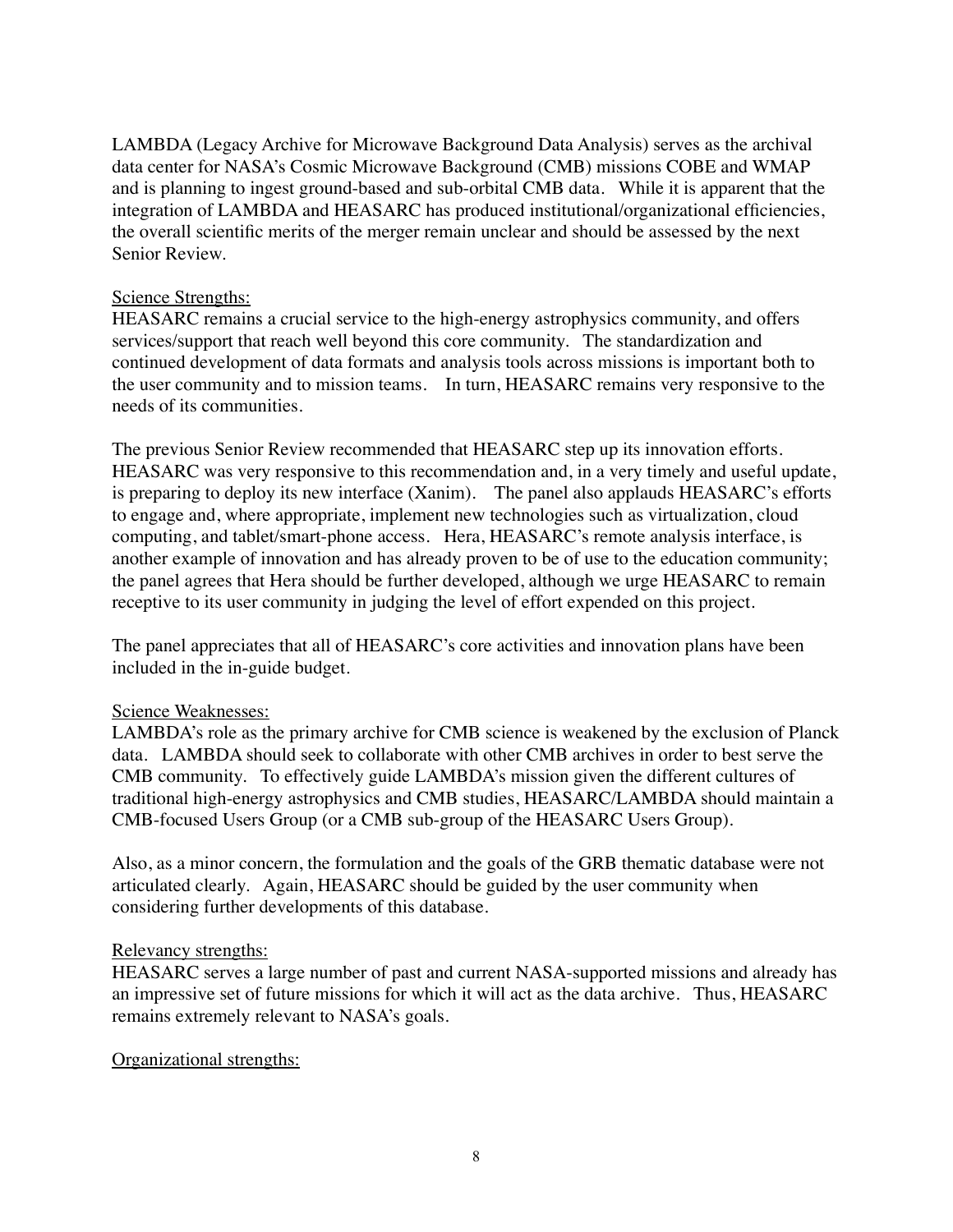The management and organizational structure of HEASARC is clearly very effective at implementing its primary mission. They have close connections to the communities that they serve.

### **Overall assessment and recommendations:**

HEASARC serves a valuable role in the portfolio of NASA data archives, curating a large number of past and current missions, and with plans to act as data archive for future missions. The panel recommends that NASA continue to support HEASARC at the full in-guide budget.

The panel reiterates the recommendation from the previous Senior Review and encourages HEASARC/LAMBDA to coordinate actively with the other NASA archives holding CMB data to prevent unnecessary duplication and to optimize science use.

### **Multi-mission Archive at the Space Telescope Science Institute (MAST) (Rank: t-1)**

The Multi-mission Archive at the Space Telescope Science Institute (MAST) is the Optical/UV data center for NASA's space-based missions. Its current archive comprises 160TB of data from 15 separate missions, four of which (HST, Kepler, GALEX, and XMM-OM) are in operation today. The role of MAST is to curate and serve data from these missions, and to provide ancillary information and tools that will enhance the scientific impact of the NASA archive.

### Strengths:

The data sets served by the MAST archive are highly relevant to NASA and its core mission. MAST's focus on NASA's optical and UV telescopes, ingesting ground-based data where it enhances the scientific utility of the space-based data, is entirely appropriate. MAST is a lean operation that delivers substantial scientific returns for a relatively small investment. The panel noted that the newly released Kepler data are of great importance to the community and we encourage the archive to continue to develop and support the functionality of these data. Where possible, MAST is encouraged to develop tools to assist users in making the best possible use of the data, especially those requiring time series analysis.

The interfaces to the MAST archives have undergone significant development since the last Senior Review with the deployment of the Hubble Legacy Archive viewer, the GALEX viewer and a number of enhancements to the visualization of catalog and imagery data. These improvements, including CasJobs for the GALEX catalogs, enable access to the data at many different levels of expertise (from browsing individual sources to sophisticated SQL-based queries that can join multiple data sets). The continued ingestion of all of the MAST data sets into CasJobs and the development of a common visual interface to these data using the HLA viewer was considered a great strength of this proposal.

The usage of MAST, the number of papers generated from MAST data, and the number of citations to these papers continues to grow. That there are now more papers produced from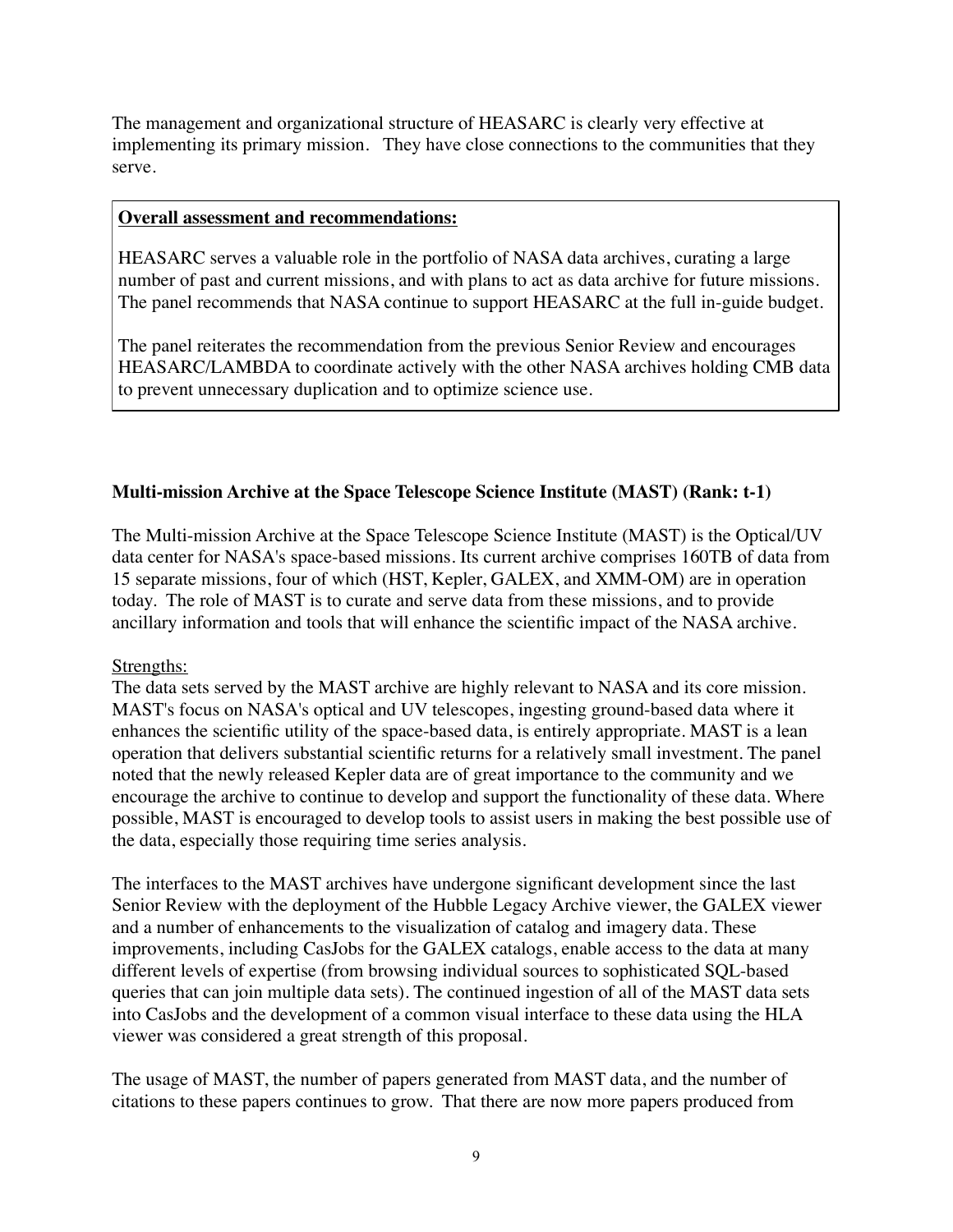archival searches than from non-archival data is indicative of the impact of MAST on the community. The archive has been extremely responsive to input from its user community, improving access to the data through an increase in network bandwidth and by developing a common interface to the MAST data.

The MAST developers have demonstrated good use of the institutional resources available to them. This includes: access to the HST instrument scientists, use of in-house IT support, access to database experts resident within STScI and at Johns Hopkins University, and collaborations with CHANDRA and HEASARC science and data and international archives in Canada and Europe. This sharing of resources and technologies has led to the development of common tools (e.g. the CHANDRA footprint service), increased functionality, and has lessened the impact of the closure of the ESO/ST-ECF on the HST community. Continuation of this collaborative approach is strongly encouraged.

MAST continues to implement and support Virtual Observatory protocols that will enable access to NASA data across multiple data centers. It is leading in the development of a VAO Portal that will unify the interfaces to all archived data. Cross-archive access will be critical to the success of the VAO as well and to enhancing the scientific utility of NASA's archives. The panel's view is that VO interfaces are a core component of the archive's mission.

### Weaknesses:

The proposal did not address the question of how the institutional knowledge associated with the NASA missions that are, or will be, in close-out can be preserved by the MAST team. We encourage the team to develop support plans for data such as GALEX that incorporate preserving not just the bits but also the knowledge associated with these data (including how the data were taken and processed, and the properties of the instruments themselves). In particular, the team needs to consider long term planning for Kepler information and instrument expertise.

While the team demonstrated that they were very responsive to the community and to the needs of the missions they support (with a well defined series of short term goals), it was felt by the panel that the proposal would have been improved by a discussion of a long-term strategic plan for the archive including the long-term preservation and distribution of data and the expected evolution in technological resources.

# **Overall assessment and recommendations:**

The panel recommends continued support for MAST through its in-guide budget. We consider MAST and its services an indispensable part of the NASA data archives. While we did not feel that MAST made a strong scientific case for its over-guide requests, the panel believes that the potential loss of the GALEX photon data is of sufficient importance that the request for overguide funds to support preservation of the photon data was warranted. We do, however, consider that the over-guide request for support for high-resolution images to be of low priority.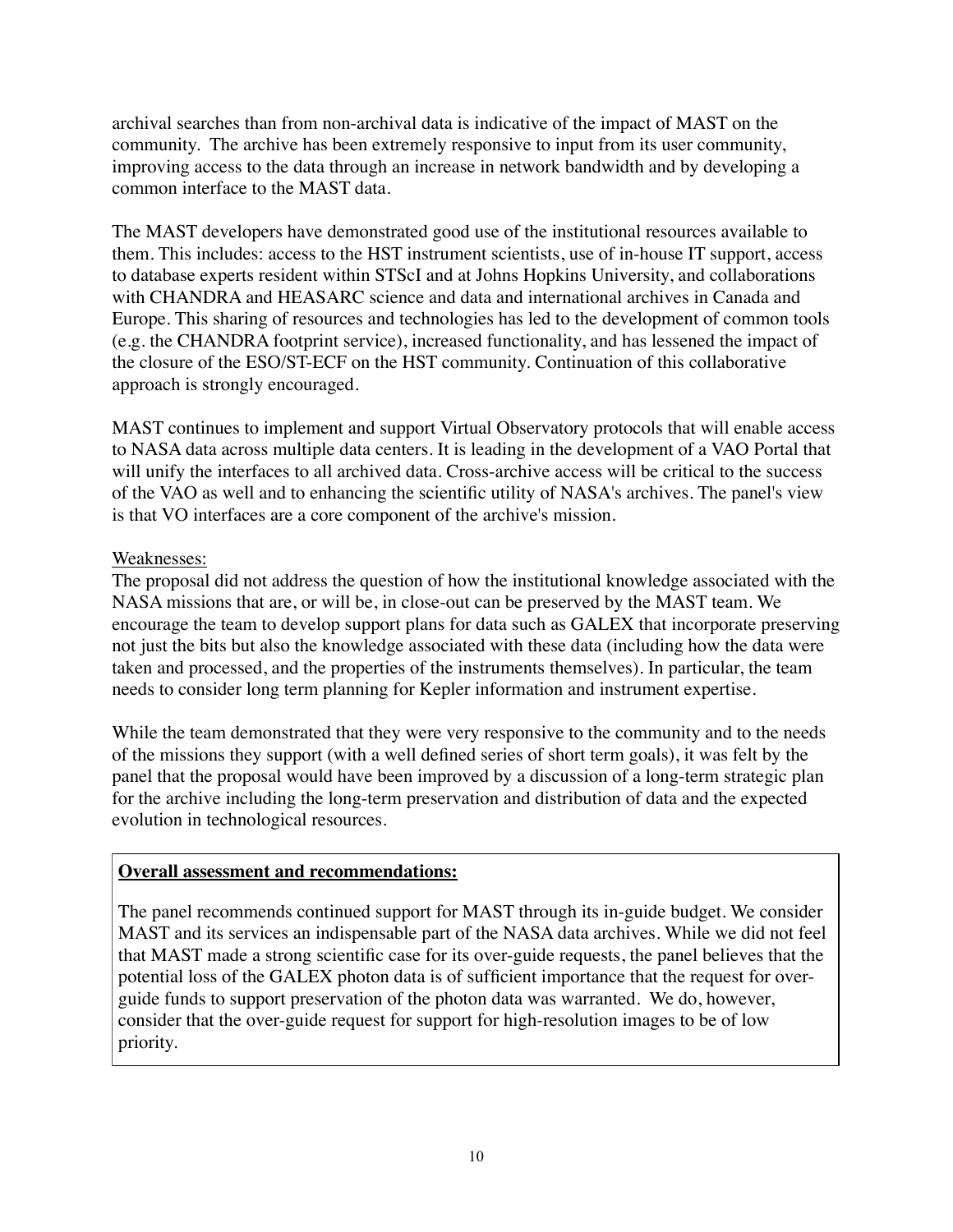# **NASA/IPAC Infrared Science Archive (Rank: t-2)**

The NASA/IPAC Infrared Science Archive (IRSA) curates and serves scientific data products from the NASA infrared and sub-millimeter projects and missions. Along with many historical datasets such as IRAS and 2MASS, IRSA is now serving the Spitzer Heritage Archive and will serve the WISE and NASA Planck Archives as they become available during the review period.

### Relevancy:

The infrared is a key wavelength regime for many current scientific investigations. Spitzer was the first instrument to detect the actual radiation from an exoplanet; WISE has detected over 150,000 asteroids and comets, including some 500 near Earth objects; Planck will continue our exploration of the Cosmic Microwave Background (CMB) and provide tests for dark energy models. These are all topics highlighted in the Decadal Survey and are major initiatives by NASA. IRSA provides access to the results from these missions, along with software tools to investigate the products and cross-correlate them with other wavelengths. The IRSA archives will be primary sources for generating ALMA and SOFIA targets.

#### Strengths:

IRSA continues to provide access to a wealth of data from past (IRAS, 2MASS, MSX, etc.) and existing missions (Spitzer, WISE) as well as planning the integration of new missions (Planck, Herschel, SOFIA public products). IRSA's co-location on the Caltech campus with IPAC facilities provides cross-fertilization between team members. Their user groups and accessibility at AAS meetings have given them many avenues for advice and support.

IRSA provides imaging, photometry, spectroscopy and some time-domain data as well as a suite of analysis tools, both imported from the original spacecraft teams and those they have written themselves. They now serve 20 all-sky IR surveys from 1 micron to 10 millimeters. They hope to provide the WISE point-source data for time domain studies. The panel encourages a strong emphasis on the time domain, as this is where much of the new science is headed.

IRSA is now the Spitzer cryogenic-mission data archive, with the major Spitzer Heritage Archive (SHA) incorporated in their holdings. The warm mission will continue for another year, with its data archived at IRSA. IRSA is the only route to any Spitzer data, as Spitzer has turned off their access tools. The panel was in unanimous agreement that proper support of the SHA should be a high priority of IRSA over the next funding cycle, including proper staffing to handle user requests through expertise and knowledge of the full Spitzer suite of instruments.

IRSA also holds the WISE Archive, currently containing the Preliminary Data Release, with final data transfer occurring during 2012. This is the largest IRSA dataset and will grow by a factor of two by mission end.

IRSA provides access to their data holdings through the usual web portals. The web portal was recently redesigned, adding a basic query interface that is a much nicer way for new users to access the site using a single-line "object" request. The original Gator interface can still be used if desired. Power users can use the CatQuery page, which includes a full description of their html "wget" Applications Programming Interface (API), which will return results in ASCII, VO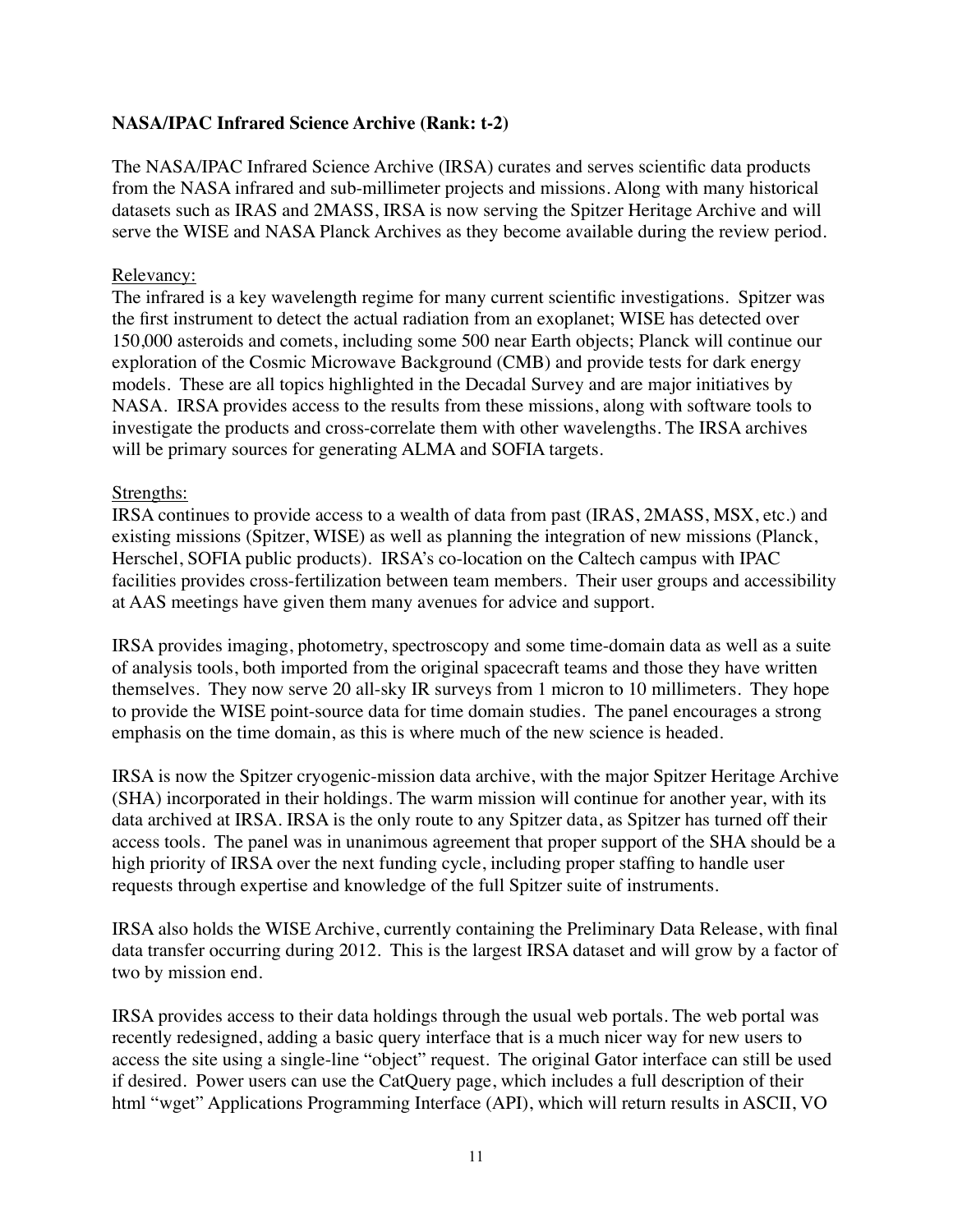Table, or HTML format. SQL queries are also supported.

The Spitzer, WISE and Planck archives already use a new web interface that will give a unified user experience across their holdings. It includes such features as finding all images that contain a target or those images that contain the entire search region, and image previews before download.

IRSA has been very responsive to the recommendations of the 2008 Senior Review. They incorporated the Spitzer archive and expertise into their system, and expanded the suite of tools available. They are moving all of their holdings over to a unified data access method, as evidenced by the single portal for Spitzer and WISE data.

#### Weaknesses:

The current IRSA system and the in-guide request seem completely reasonable to the panel. Transitioning from Informix to Oracle (using CalTech's site license) is a good idea but with potential problems in understanding the consequences on the internal data integrity; it will also involve some effort in rewriting tools. The panel encourages IRSA to work more closely with the other NASA centers to plan strategically for consistent wide-wavelength access for the user community.

The very large over-guide request needs to be considered carefully. Integration of external value-added databases comes with a cost; perhaps some of this cost can be placed on the group providing the external database (e.g., if they want to be included, they have to format the database in a specific way to make it easier for IRSA to import). The panel was surprised that bulk download was not included in the in-guide request, since such user requests must happen often. Likewise, the in-guide request mentions VO-compliance, but the over-guide request also includes VAO enhanced program interfaces; given IRSA's key role in the VAO, the panel feels that these activities should be a high priority within the core budget. The panel was not convinced that the WISE over-guide requests to add extended structure maps are necessary, and questions whether the WISE source extractor does anything significantly different than other available software such as SExtractor. IRSA requests three FTE years for the conversion of this software, which seems excessive.

The over-guide requests significant increased staffing to cover the Spitzer, WISE, Planck, and Hershel missions. The panel realizes that proper instrument support enhances the scientific value of the datasets from these missions, but feels that the proposal did not provide sufficient justification for the 1.5 FTE/instrument staffing request. We would assume that each mission would provide the best quality final product for archiving, so an initial "help desk" might be necessary, but how long it is required and the scientific return by having expertise several years after a mission end is hard to quantify.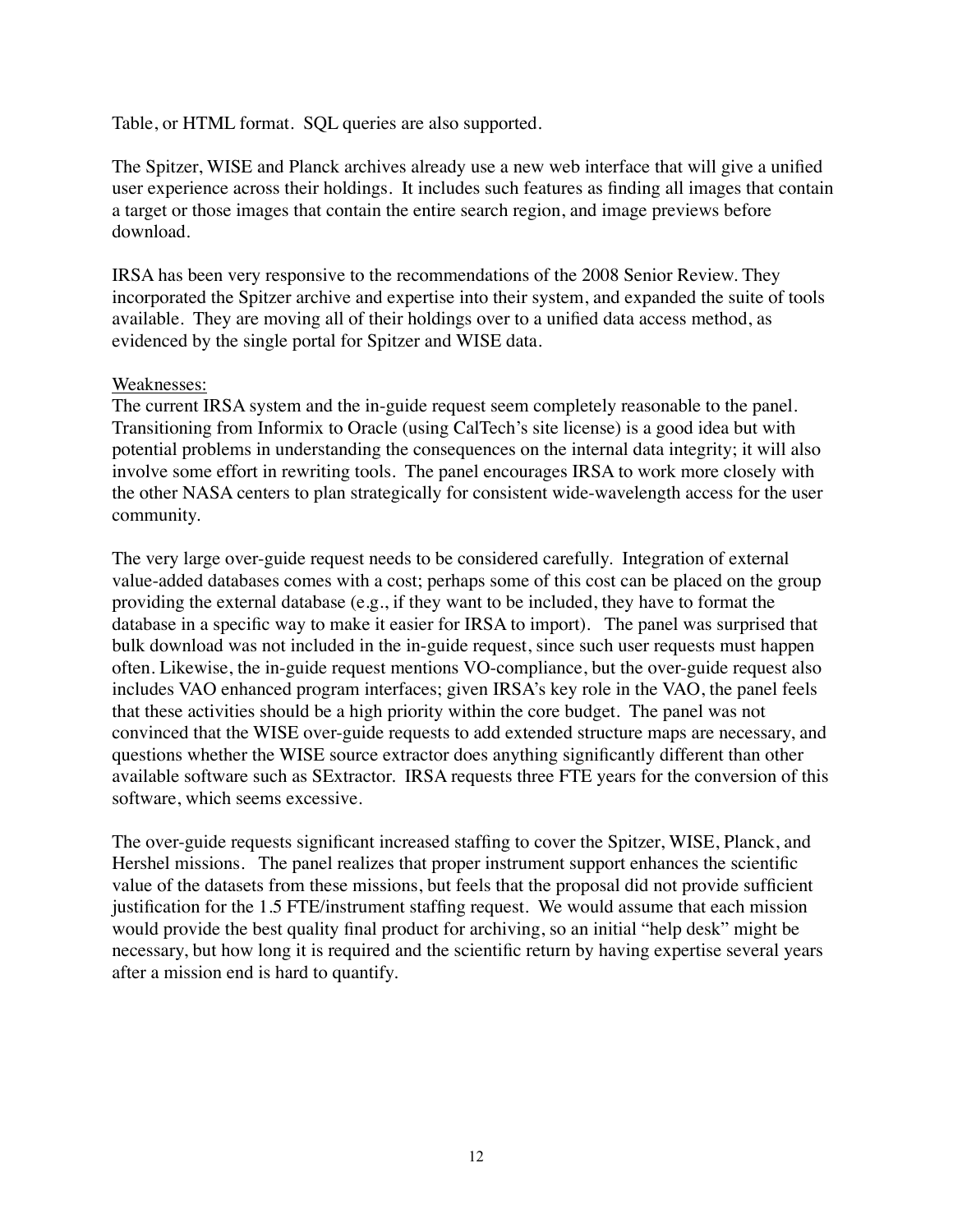### **Overall assessment and recommendations:**

IRSA curates and serves archives that play an important role in astrophysics and offer the potential for continued and expanded discovery. The panel fully supports IRSA's in-guide request to continue and enhance these products.

However, the panel found many portions of the large over-guide request to be less well justified. Of highest priority the panel found the request for exploration science enhanced products for the Spitzer warm mission and the WISE archive, the request for bulk download preparation, and the contributed science products and it supports funding augmentations to make these possible. The panel realizes that proper instrument support enhances the scientific value of IRSA's new and planned datasets, but feels that the proposal did not provide sufficient justification for the specific staffing request for science user support. The panel recommends that NASA examine these staffing and support requirements critically before providing the necessary funding. The panel did not find the requests compelling and does not recommend funding for the WISE data analysis tools, enhancing the Planck/CMB archive, and the enhanced extended structure maps.

# **NASA/IPAC Extragalactic Database (Rank: t-2)**

NASA/IPAC Extragalactic Database **(**NED) is NASA's premier center for the service of extragalactic metadata, as a clearinghouse for imaging and spectrophotometric data. NED's dataset is multi-wavelength, providing a user not only with critical resources enabling science, but also the ability to do realtime pure science within their archive using online tools through NED's website. NED provides meta-data links to data and resources at the other NASA data centers as well as links to the literature through ADS; thus providing a comprehensive tool for the typical user to go from data analysis to publication.

### Science and Technical Strengths:

NED has an extremely efficient operation, capable of ingesting a steady stream of literature data as well as coordinating large datasets and verifying complicated lists. Its holdings have increased thirty-fold since the last review with no increase in release time to the community.

NED has access to numerous science and technical resources by leveraging IPAC science and engineering staff as well as the research environment offered by Caltech/JPL. They have responded to previous concerns about cheaper storage and maintenance contracts with a series of upgrades and cost sharing with other NASA resources at IPAC.

NED operates in close consultation with its community and user group. The future plans for NED have not been defined in isolation; NED has excellent staff and receives superior advice from its users and the immediate Caltech/JPL community.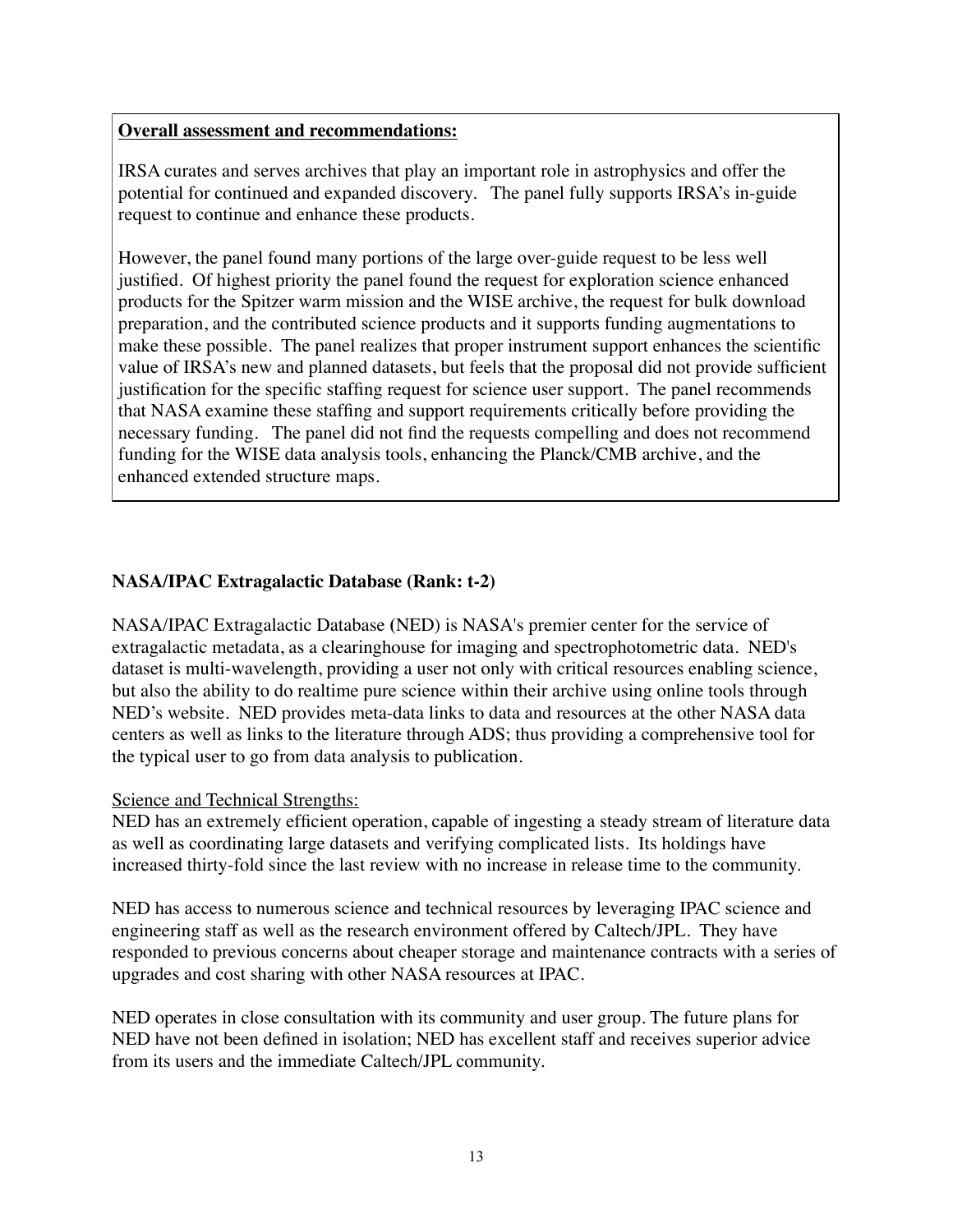The time is approaching for NED to consider long-range plans to maintain staff and technical excellence in the face of possible future retirements. Institutional memory is core to NED's excellence; IPAC/JPL may not have resources in the future to maintain a seamless change in NED staff.

The panel singles out the Level 5 knowledge base as a unique resource for the community due to its special release permissions and overall knowledge content. Its access numbers have increased dramatically, and the panel encourages further development of this resource.

The panel agrees with NED's user group in that NED's interface is in need of an overhaul as it has become cumbersome in the current browser environment. However, the discussion of what improvements would be made with over-guide funding were less well defined than other portions of the proposal. The panel recommends NED work to better understand the style of its users in terms of number of queries (i.e., power users, mid-range users, single query users) and to use these statistics in formulating their short range plans for interface design and long range plans in terms of new complicated datasets. Given its importance for the user, the panel supports overguide funding for interface improvements.

The Physics within Galaxies aspect of the over-guide is highly recommended as it is long overdue for NED to become involved in kinematic data and resolved components in an era of high resolution space imaging. However, this type of data is extremely complicated and must be organized in a coherent fashion to avoid unintended misuse by the community. Dealing with cubes of data is a new avenue for the NED technical team. The panel supports this project, but recommends that a more detailed plan for how to organize and display data supporting Physics Within Galaxies be completed before this task is undertaken.

### Proposal Weaknesses:

NED's plan to absorb large future datasets was not well defined in the proposal. Other than a clear division into space-based versus ground-based datasets, there was little discussion on the science value compared to cost for datasets requested by the over-guide portion of the proposal. We note that this weakness was also noted in NED's previous Senior Review. We assumed the NED community was consulted on the priorities for each new dataset, but again the proposal was less than informative of this process.

The panel agrees that SED data is an exciting component to NED's meta-data/VO capacity. However, a non-trivial fraction of galaxies (but with high interest, i.e. AGN's) have variable luminosities. The temporal nature of such data limits the quality and extent of the new aspect to NED's holdings until the time domain problem is solved (this issue is particularly salient in the high-energy regime). Properly time-tagging such data would require a major effort by the NED staff. The panel placed other activities at a higher priority than this effort.

Data mining, statistical work and footprint information services proposed by the project are problematic. The core difficulty lies in the fact that this information can only be extracted by knowledge of the original footprint and quality of the data. Almost any problem imagined by the panel would be better served by attacking the data at the original center that holds the level 1 information. The argument for adding these new services to NED was not compelling.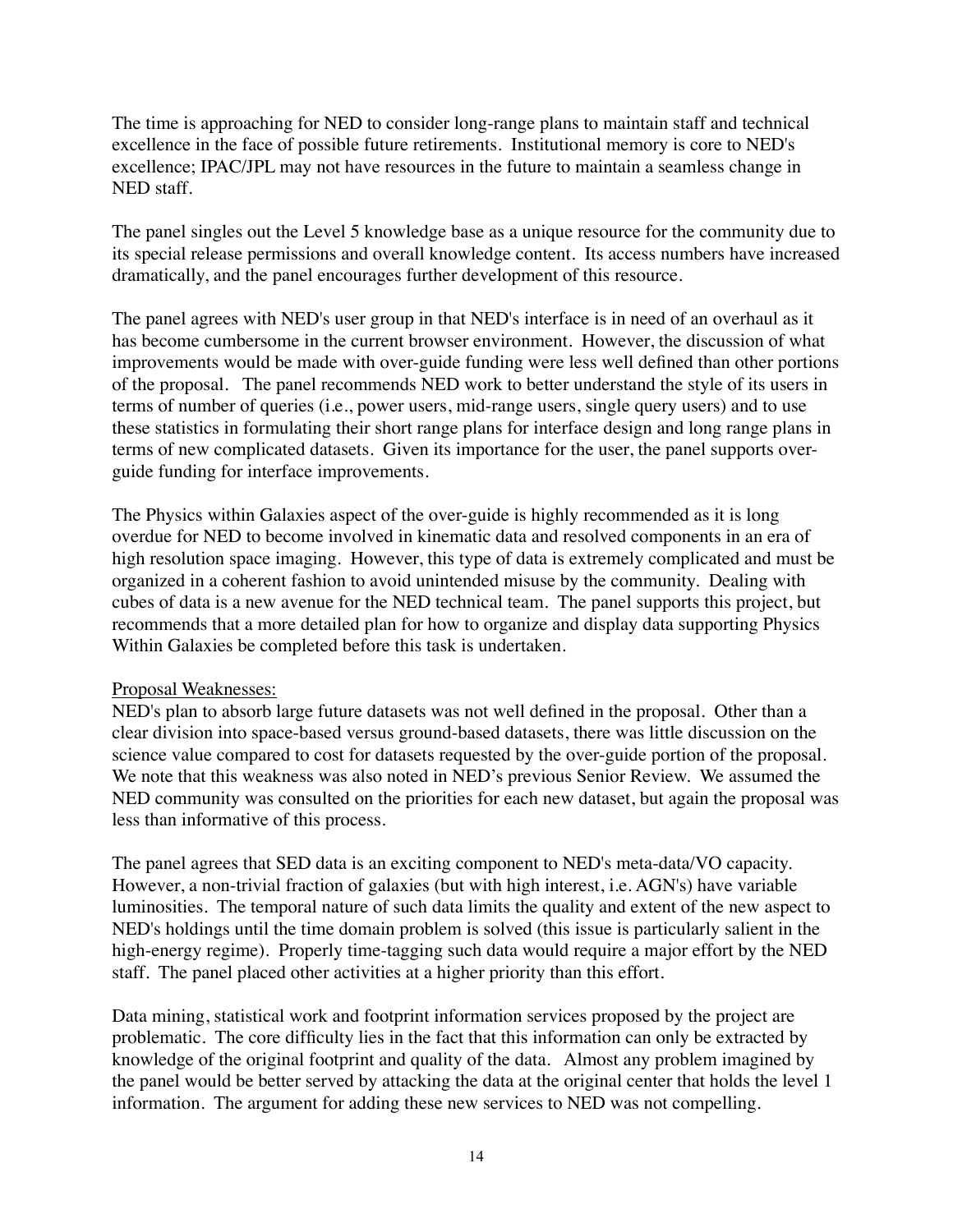VAO efforts were requested as over-guide. However, the panel believes that NED, as a mini-VO project, should take the lead in VAO interoperability as part of their core mission. Such prioritization would send a strong message to the community that VAO efforts are important and central to meta-data projects like NED. We understand that resources are limited, but defining VAO activities as outside NED's main function by over-guide funding seemed inappropriate.

### **Overall assessment and recommendations:**

NED plays an important role for the extragalactic community. The panel was impressed by the efficiency and growth of NED since the last review. We fully support their in-guide activities as critical to NED functionality.

The panel recommends support for over-guide tasks focused on new interface design and incorporating kinematic and resolved components information. These tasks were given high priority by their user group and the community, and demonstrate that NED has future plans aligned with a solid broader vision. The panel does not recommend funding for other overguide requests. NED needs to apply more effort in defining which future datasets to ingest, developing footprint information, and its VAO activities. These concerns are not due to limits to the current NED expertise, but rather a better roadmap for achieving its goals.

# **NASA/IPAC Star and Extrasolar Planet Database (NStED) (Rank: 3)**

The detection and characterization of extrasolar planets is one of the fastest moving and most exciting fields in astronomy. With the early and immediate successes of the Kepler mission, and with the iconic post-discovery follow-up characterizations of exoplanets by HST and Spitzer, NASA now has its strongest claim to date to a clear and unambiguous global leadership role in this area. It therefore makes natural programmatic sense for NASA to serve and maintain the definitive database that covers both extrasolar planets and their host stars.

NStED has been tasked to assume this role, and during the past several years, has greatly increased its holdings of stellar time-series photometry from transit surveys, and has ingested a variety of exoplanet related data, including planet orbital and physical properties, as well as stellar and radial velocities and other host star properties.

The panel unanimously recognized, however, that despite the clear overall desirability of a unified and authoritative exoplanet database, the NStED project has been placed by circumstance in a very difficult, effectively untenable position. NASA's primary exoplanet-related data are already being hosted elsewhere: The HST data are served by MAST, Spitzer's legacy data sets are hosted at IRSA, and, most critically, the Kepler light curves (which are currently in great demand, both by the astronomical community and even by members of the public) are served by MAST. NStED, therefore, is not the go-to source for NASA's highest-profile exoplanet-related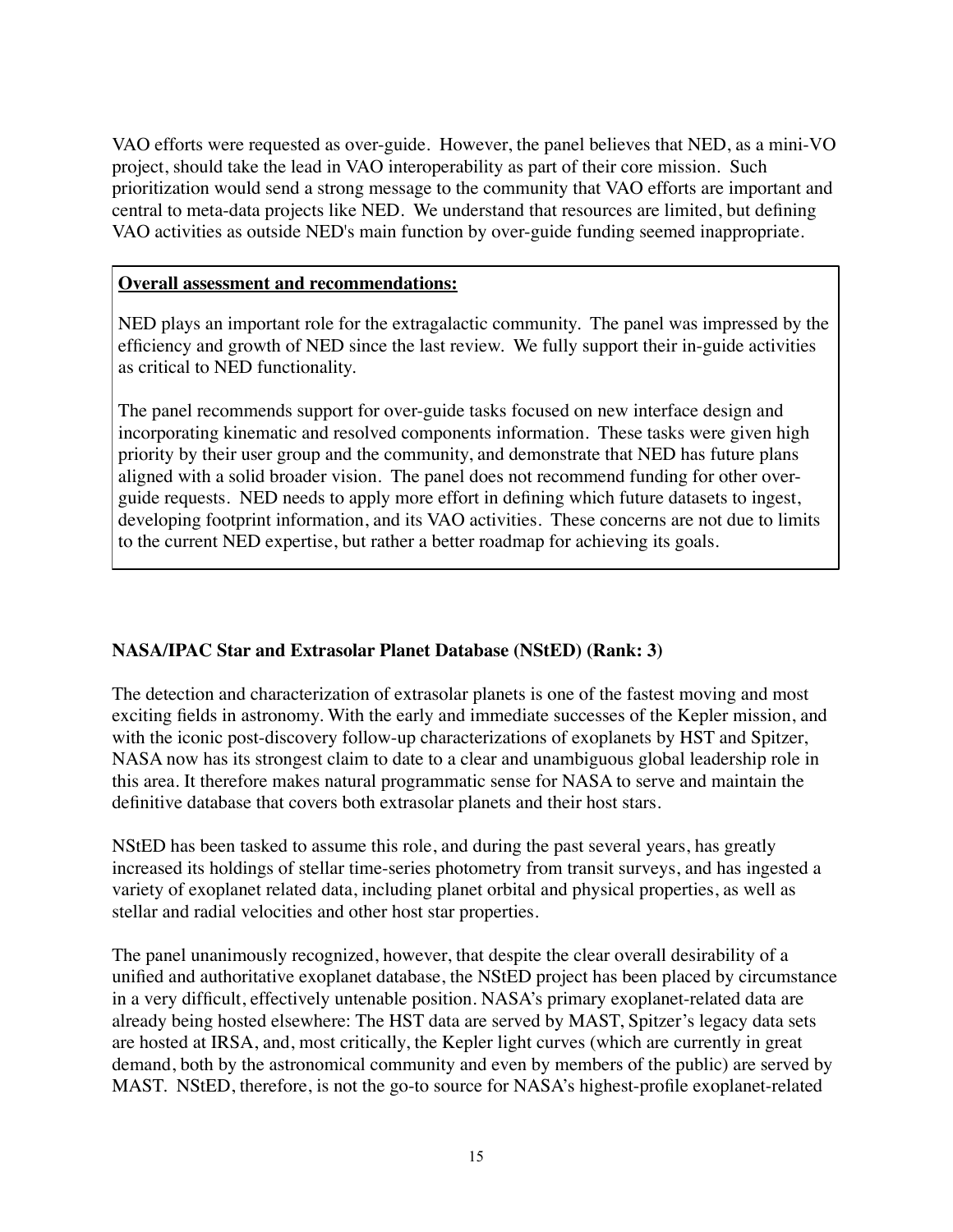data sets. This difficulty is greatly compounded by the cancellations of the SIM and TPF missions, for which NStED was slated to be the archival host site.

In an attempt to offset this structural disadvantage, the NStED team has made a strong and commendable effort to accumulate as much exoplanet-related data as possible. This endeavor is complicated, however, by an atmosphere in which the discovery of planets orbiting nearby stars remains largely a high-profile PI-driven effort. Outside of the NASA missions, many of the most productive exoplanet-related data sets (such as the California and Geneva groups' radial velocities) remain largely proprietary, and indeed, in most cases, the data that are available are of somewhat secondary importance. For example, while there is some value in having 20 million super-Wasp photometric light curves, these data are of somewhat limited utility for planet hunting without the supporting spectroscopic follow-up. The Kepler light curves, furthermore, are so accurate and numerous that they largely supersede ground-based light curves (and even to a significant extent the CoRoT light curves) for the purposes of study of stellar variability. The most uniquely valuable current holding of the NStED archive is likely the TrES photometry from the Kepler field, yet the archive provides no immediate or convenient method for cross-linking the TrES targets with their corresponding KIC identifiers.

An additional issue facing the team is competition from other sites. The Paris Observatoryhosted exoplanet encyclopedia has been in operation for over 15 years, and remains the default destination for many workers seeking physical and orbital data for planets in the current census. As another example, exoplanets.org skims the informational cream (and likely a significant fraction of the potential user base) from NStED while serving a full-featured, fully explorable catalog of planets.

In short, NStED faces a difficult climate for operating effectively, and the panel feels strongly that if the effort is to go forward, then NASA needs to supply a clearer mandate to the project. NStED needs to offer a compelling product that is in strong and demonstrable demand by the community, and which is not easily or readily obtainable elsewhere. Exoplanet characterization is likely to be a key scientific driver for the JWST mission, and so it is important that NASA shape the narrative and the scientific agenda for exoplanet-related research. NStED can play a vital role in this regard, but fundamental changes need to be made if the effort is to succeed.

Moving to the specific details of the proposal, a number of concerns were voiced by the panel:

(1) It was recognized that while the NStED is significantly younger than the other organizations under review, the usage and citation statistics for the past three years are quite low in comparison with the peer group, indicating that community support for NStED has been slow in materializing. The panel was puzzled by the apparent disconnect between the sparse usage statistics and the report that the "NStED Users' Panel has been extremely supportive and excited about the content and direction of NStED."

(2) There were significant concerns raised by panel members regarding the utility of some of NStED's core services. It was not clear, for example, whether injection of summary statistics into the Kepler light curve FITS files provides significant value. It appears that these statistics are calculated in the absence of trend filtering. The panel was concerned that photometric transients